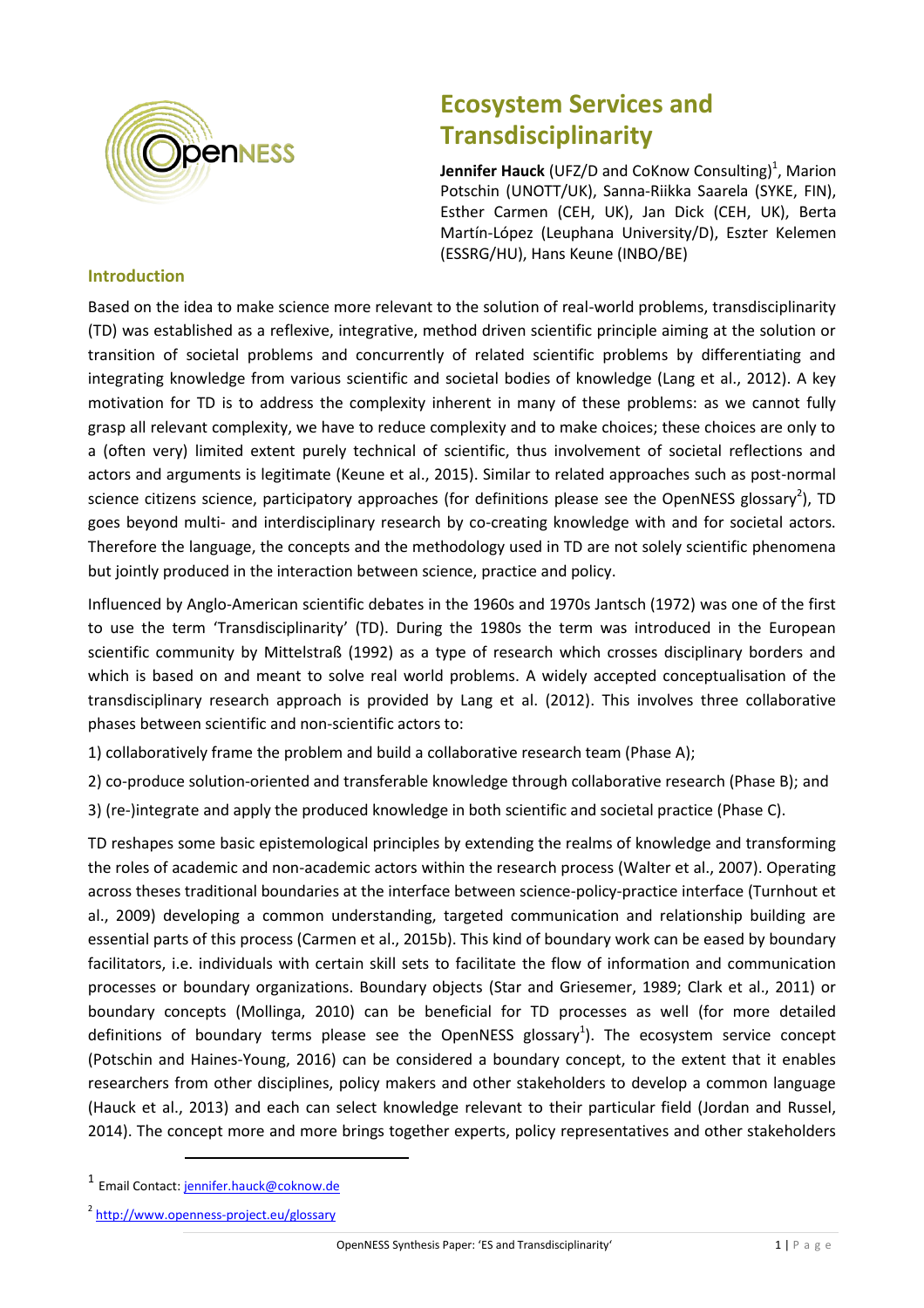in so-called Ecosystem Services Communities of Practice (CoP). An ES-CoP is a network made up of individuals and organizations that share an interest and practice regarding ecosystem services and wants to further each other's understanding and activities in in this area. EU-examples are MAES and the Belgian Ecosystem Services CoP (BEES; Keune et al., 2015).

The development of initiatives such as Future Earth or the Intergovernmental Platform of Biodiversity and Ecosystem Services (IPBES) show that the need to bring knowledge generation, decision making and action closer together is now widely recognised in both scientific and policy based communities (Carmen et al., 2015a; Díaz et al., 2015). In this context interactive 'knowledge exchange' and 'knowledge coproduction/co-construction/co-creation' processes with multi-stakeholder groups are initiated. The former relates to processes which 'generate, share and/or use knowledge through various methods appropriate to the context, purpose and participants involved' (Fazey et al., 2013). The later includes knowledge exchange within knowledge development processes aiming to produce knowledge that is acceptable for all participants (Hegger et al., 2012; van Enst et al., 2014) driven by non-scientists stakeholders' needs (Martín-López and Montes, 2015).

## **Evaluating TD processes**

While a lot of benefits are associated with TD knowledge production (see Hauck et al., 2016), and a number of methods, concepts and frameworks have been developed to facilitate the processes, including the ES concept as boundary concept, a great challenge for TD remains. We still lack approved quality standards that equally guide transdisciplinary researchers, program managers and donors (Jahn et al., 2012). We are currently in a development phase where "doing it in a transdisciplinary way" seems to be the "politically correct expectation". TD can be facilitated or hindered by a number of structural or behavioural factors, such as legislative requirements for stakeholder involvement or deeply held beliefs associated with disciplines and organisations that frame ways of seeing problems and ways of acting to solve problems that may not match the integrated approach which is central to the concept of ecosystem services. Furthermore, the extra resources need for TD may raise the question: "Does TD research bring 'better' solutions compared to more traditional research approaches to the problem?"

One possible way forward to address this question and assess TD, proposed by Lang et al. (2012), is to jointly define success criteria in terms of both the desired effects, as well as in terms of scientific innovations. Criteria for both aspects are used to evaluate the project throughout the research process, by an extended peer group (comprising experts from science and practice). Two dimensions for evaluation are important here (see also Carmen et al., 2015a). First, many evaluation criteria focus on the TD process, such as competence of the project partners, adequacy of the problem formulation, flexibility of the project management (Bergmann et al., 2005), legitimacy (Cash et al., 2003) or fairness. Second, Walter et al. (2007) propose to assess the societal impacts of TD as well. These include impacts related to the TD process (network building, trust in others, understanding of others, community identification) and to created products (system knowledge, goal knowledge, transformation knowledge). The final impact of a TD process lies between these two categories and describes the interaction between process and products: distribution of knowledge. In addition Walter et al. (2007) suggest evaluating changes/improvements of the decision making capacity of the participants as knowledge is applied but also learning and new ideas are integrated more widely within traditional scientific and non-scientific communities. Taking these into consideration, evaluation of TD research in OpenNESS should play an important role.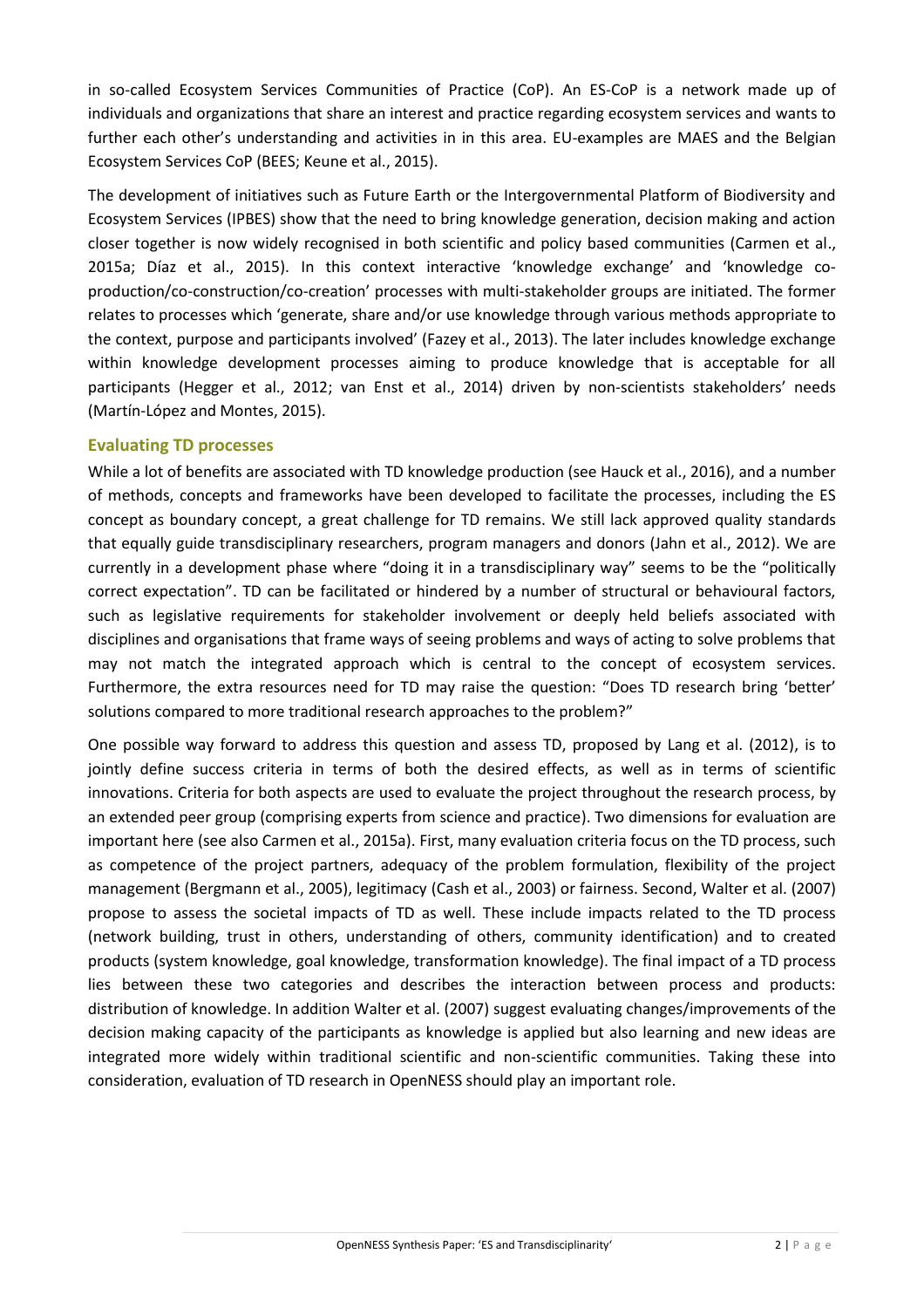### **Significance to OpenNESS and specific Work Packages<sup>3</sup>**

TD is one of the major approaches within OpenNESS, related to the question of how TD can help to or is even necessary for the operationalisation of ES and NC. TD is facilitated by WP6 and 7, relates to all WPs and is particularly relevant for a number of methods, such as integrated valuation, which requires TD as a precondition to obtain a credible valuation (Carmen et al., 2015b). WP2 has also examined the knowledge needs from the perspective of stakeholders involved in OpenNESS to help us learn more about knowledge process needs for ecosystem services research (Carmen et al., 2015b). The DoW for OpenNESS suggests a TD research approach particularly for the place-based case studies in WP5. In principle a TD approach would mean that stakeholders have been included in defining research objectives and strategies for the case studies and most importantly their knowledge has been incorporated. In addition, shared learning between researchers and stakeholders and the impact and usefulness of science in decision-making on biodiversity and ES across different governance levels would have been promoted. An extensive cross cutting evaluation in WP5 will evaluate the case studies based on these and other criteria to contribute to address questions such as "To what extend TD can help to or is even necessary for the operationalisation of ES and NC" or "Does TD research bring 'better' solutions compared to more traditional research approaches to the problem?"

### **Relationship to four challenges**

Transdisciplinary relates to all four challenges in terms of processes of how to deal with the challenges with different actors (research, policy, media, stakeholders), hence it is difficult to see how the approach would differ in the individual challenges.

#### **Recommendations for the OpenNESS consortium**

In order to address the questions of usefulness of TD, we recommend a regular evaluation of the TD research processes carried out not by the scientists or donors, but by participating stakeholders, particularly in WP5 and currently an evaluation process is developed in the context of D5.4 in this context. A number of evaluation frameworks are available; for example Bergmann et al. (2005); Walter et al. (2007), Fazey et al. (2014), the SPIRAL handbook (http://www.spiral-project.eu/) (or the WP5 joint research activity on 'Operationalisation through transdisciplinarity' led by Saarela et al.). Three categories can be considered for evaluation, for which we each list a small number of EXEMPLARY questions:

- 1. Possible questions to evaluate an on-going process:
	- Are, and how where the goals and reasons for involving stakeholders beyond scientists in this case study (CS) made sufficiently transparent and are their particular interests addressed via adequate problem definitions?
	- How where the roles, responsibilities and rights of all participants of the CS distributed and communicated?
	- Are the resources and competences of people engaged in the CS sufficient to achieve the aims, solve the problems? If not, what is missing?
	- Which settings, methods, and ways of communicating to facilitate joint knowledge production are appropriate?
	- Which effort was made to enable reflections, openness and flexibility for improvements in the CS?
- 2. Possible questions to evaluate a completed process:

 $\overline{a}$ 

- How where the aims and objectives of the CS jointly framed and adapted during the process?
- How were the aims of the CS been achieved and did the project contribute to developing solutions to stakeholder problems?

<sup>3&</sup>lt;br>For a brief description of the OpenNESS Work Packages see: <u>http://openness-project.eu/about/work-packages</u>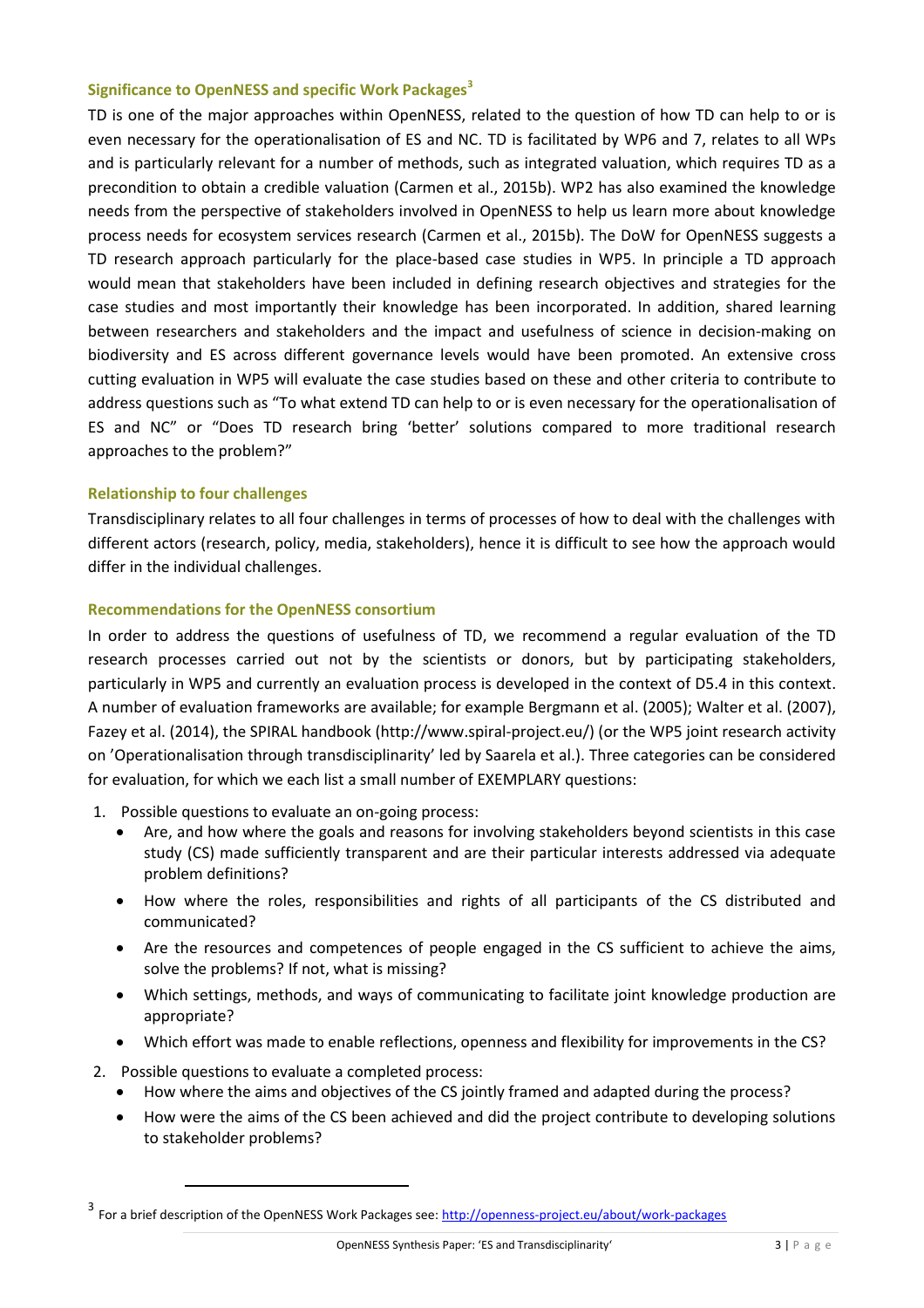- How were the results/knowledge co-produced in the CS communicated, products distributed, even beyond the project?
- 3. Possible questions to evaluate societal impacts:
	- Social networking: How many new connections have been made due to your involvement in the CS?
	- Trust: Did willingness to cooperate and share knowledge with other stakeholders and scientists increase through the CS?
	- Understanding of others: Did participating in the CS increase understanding of the desires and concerns of other stakeholders?
	- Use of results: How were direct outputs, new ideas, tools and methods actually used, e.g. in decision making, for realizing opportunities of action or change political agendas?

Methods that can be used for evaluation are manifold. Evaluation workshops or round tables or face-toface feedback rounds in less formal, individual conversations but also using independent facilitators. Common is also the use of questionnaires, or interviews. An essential part of evaluation processes is to feed information back into knowledge generation process to facilitate learning, adapt and improve.

## **Three 'Must Read Papers':**

- Fazey, I., Bunse, L., Msika, J., Pinke, M., Preedy, K., Evely, A.C., Lambert, E., Hastings, E., Morris, S., Reed, M.S. (2014): Evaluating knowledge exchange in interdisciplinary and multi-stakeholder research. *Global Environmental Change* 25: 204-220.
- Lang, D. et al. (2012): Transdisciplinary research in sustainability science practice, principles, and challenges. *Sustainability Science* 7: 25-43.
- Walter, A.I. et al. (2007): Measuring societal effects of transdisciplinary research projects: design and application of an evaluation method. *Eval Program Plann* 30: 325–338

## **Further Literature or cited References**

- Bergmann, M., et al. (2005): Quality criteria of transdisciplinary research. A guide for the formative evaluation of research projects. *ISOE-Studientexte*, no. 13, http://www.isoe.de/ftp/evalunet\_guide.pdf (12/4/13).
- Carmen, E. et al. (2015a): Creating a biodiversity science community: Experiences from a European Network of Knowledge. *Environmental Science & Policy* 54: 497-504.
- Carmen, E. et al. (2015b): Knowledge need for the operationalization of the concept of ecosystem services (ES) and natural capital (NS). OpenNESS project report for the European Commission, EC FP7 Grant Agreement no. 308428.
- Cash, D.W. et al. (2003): Knowledge systems for sustainable development. *Proceedings of the National Academy of Sciences* 100(14): 8086-8091.
- Clark, W. C. et al. (2011): Boundary work for sustainable development: Natural resource management at the Consultative Group on International Agricultural Research (CGIAR). *Proceedings of the National Academy of Science*s 10: 1073
- Díaz, S. et al. (2015) The IPBES Conceptual Framework connecting nature and people. *Current Opinion in Environmental Sustainability* 14: 1-16.
- Fazey, I. et al. (2013): Knowledge exchange: a review and research agenda for environmental management. *Environmental Conservation* 40: 19-36.
- Hauck, J. et al. (2016): Stakeholder involvement in ecosystem service decision-making and research. In: Potschin, M. and K. Jax (eds): *OpenNESS Ecosystem Services Reference Book*. [http://www.openness](http://www.openness-project.eu/library/reference-book)[project.eu/library/reference-book](http://www.openness-project.eu/library/reference-book)
- Hauck, J. et al. (2013): The promise of the ecosystem services concept for planning and decision-making. *GAIA*, 22 (4): 232 – 236.
- Hegger, D. et al. (2012): Conceptualising joint knowledge production in regional climate change adaptation projects: success conditions and levers for action. *Environmental Science & Policy* 18: 52-65.